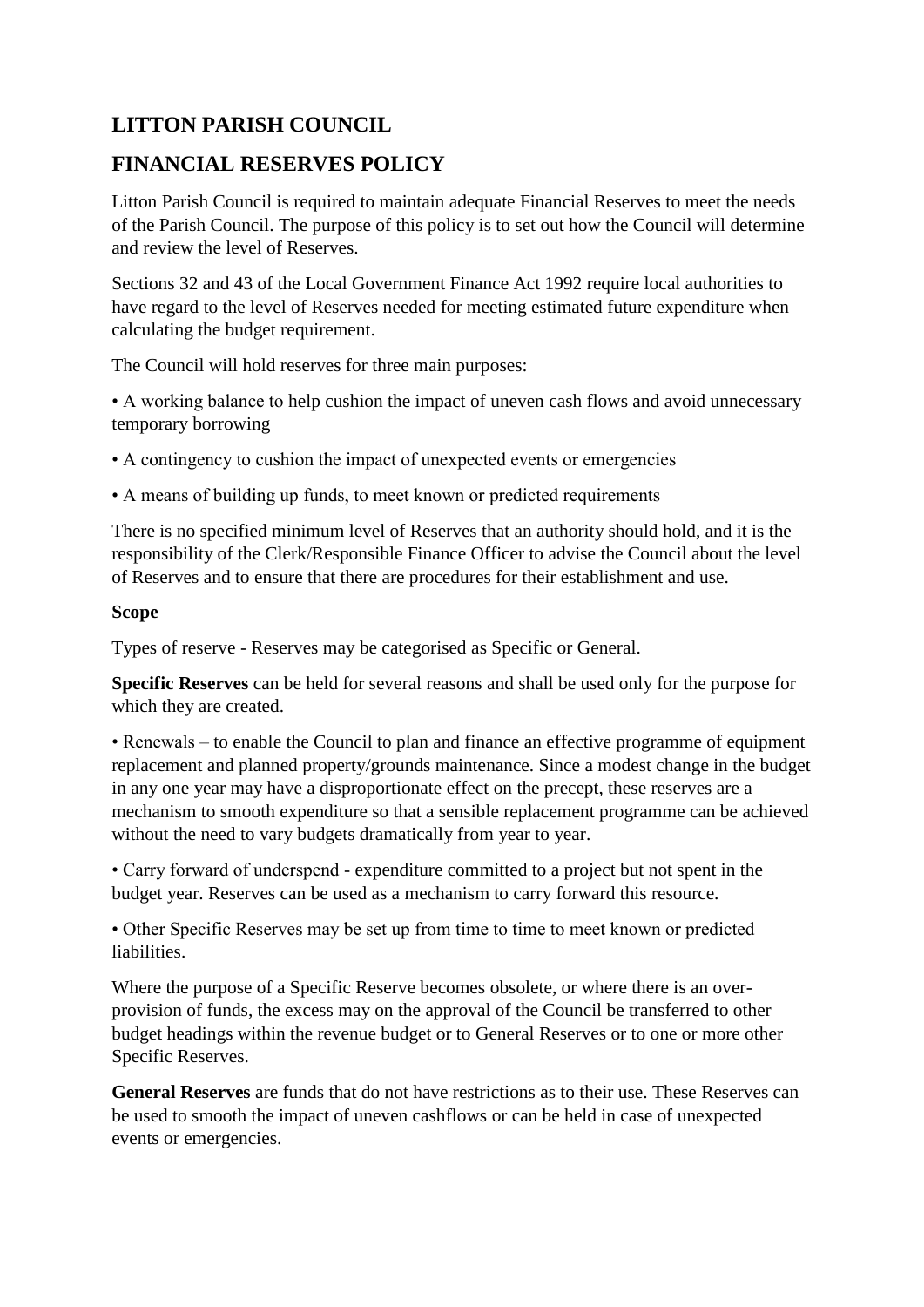The level of the General Reserve for the forthcoming year will be based upon a risk assessment of the council's main areas of income and expenditure and consider any provisions and contingencies that may be required. Items to be considered will include:

- Salary inflation greater than budgeted level
- Contractual inflation greater than budgeted level
- Income levels below budgeted level
- Unexpected essential repairs or maintenance work

The use of General Reserves must be authorised by the Council. Where the reserve amount has arisen because of excess funds through cancelled or obsolete activities the Council may elect to use these funds for another purpose for which no other budget is available.

### **Procedure**

#### **Specific Reserves**

Specific Reserves will be established on a 'needs' basis, in line with anticipated requirements. Any decision to set up a Reserve must be made by the Parish Council. Expenditure from Reserves can be authorised in the same way as expenditure from budgets, as per Standing Orders.

Identifying all planned and committed expenditure items should form part of the annual budgeting procedure and thereby indicate an appropriate level of Reserves.

Specific Reserves may be created for projects and activities such as:

- Cemetery and Garden of Remembrance further development/maintenance.
- Children's Play Equipment maintenance and replacement
- Road safety and traffic calming projects
- Replacement of seats, dog waste bins and notice boards
- Plus, such other items that shall from time to time be considered necessary.

All Specific Reserves are to be recorded on a central schedule held by the Responsible Financial Officer which lists the various Specific Reserves and the purpose for which they are held.

Reserves should not be used to fund ongoing expenditure. To the extent that Reserves are used to meet short term funding gaps, they should be replenished in the following year. However, Specific Reserves that have been used to meet a liability (or project) would not need to be replenished, having served the purpose for which they were originally established.

#### **General Reserve**

The level of General Reserve is a matter of judgment and so this policy does not attempt to prescribe an overall level. The primary means of building general reserves will be through an allocation from the annual budget. This will be in addition to any amounts needed to replenish reserves that have been consumed in the previous year.